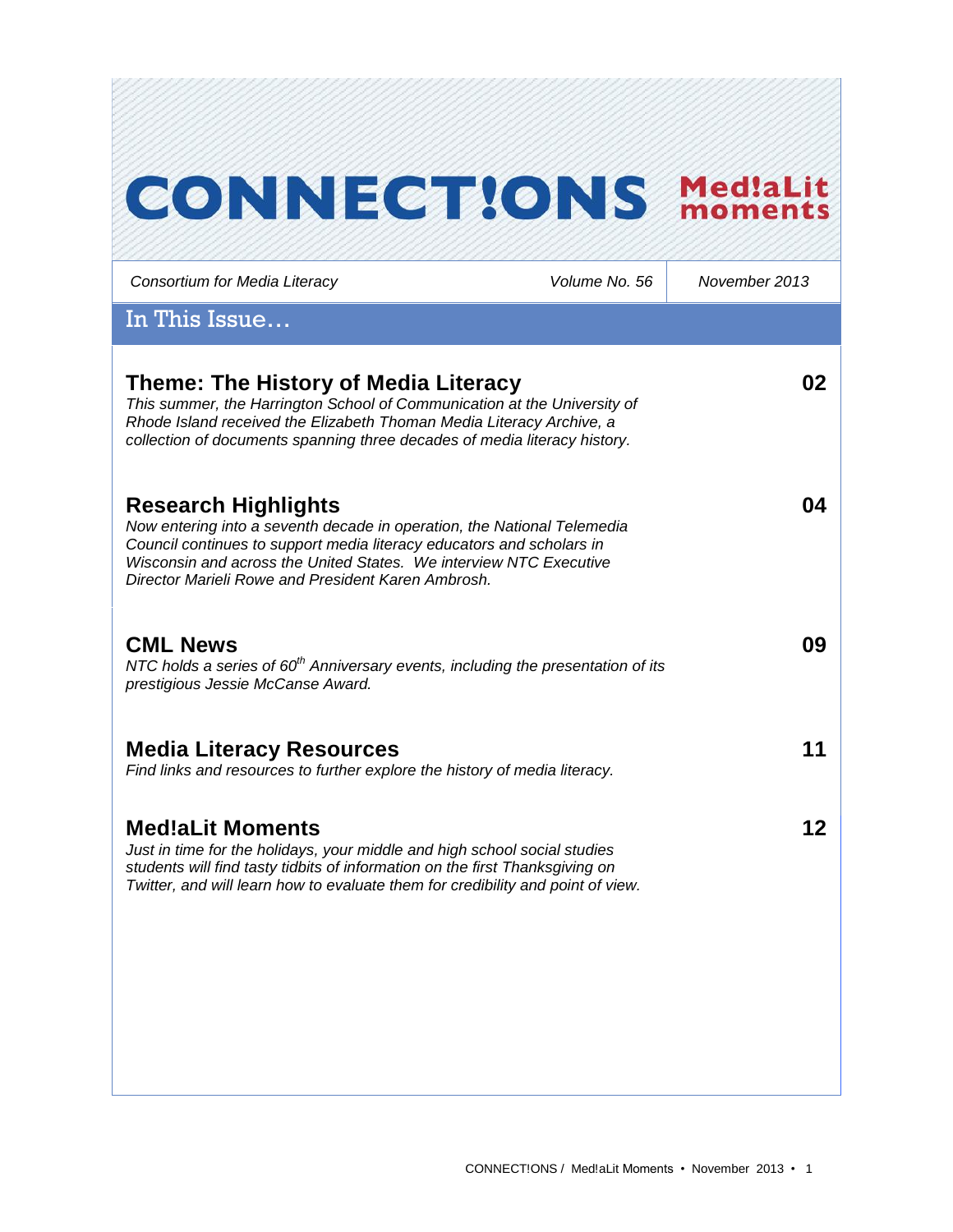# Theme: The History of Media Literacy

When is a field of study officially acknowledged as a "discipline"? We're not used to asking that question in an era in which universities offer courses in a hundred or more different departments. Yet the question is a pressing one for the field of media literacy education, which has never had a consistently visible presence in academia. Generally, recognition occurs when publications, especially peer-reviewed publications, draw on sources widely acknowledged by expert opinion as primary documents in the field.

Media literacy educators and advocates can end up inhabiting the role of "lay public" when it comes to defining their own field of endeavor. They've created fun, innovative and effective curricula and programs, but the crush of day-to-day responsibilities leaves little room for them to document their contributions to media literacy education as a separate field worthy of attention. Just documenting the history of a single non-profit organization may take more commitment than its members can bear.

In 2011 CML made its contribution to the recognition of media literacy as a valid field of inquiry with its *[Voices of Media Literacy](http://www.medialit.org/voices-media-literacy-international-pioneers-speak)* project. Since her retirement in 2007, CML founder Elizabeth Thoman has been boxing, labeling, cataloguing and storing 30 years' worth of documents. The culmination of her efforts—the 2013 deposition of the Elizabeth Thoman Media Literacy Archive at the Harrington School of Communication at the University of Rhode Island- represents nothing less than a groundbreaking achievement.

In September 2013 media literacy educators and students converged on the URI campus to attend a symposium to honor Thoman and to address the "Historical Roots of Media Literacy." Conference organizers were pleasantly surprised to find that they had registered twice the number of expected attendees. Items from the Elizabeth Thoman Media Literacy Archive were made available for inspection, and they proved to be a popular attraction. Tessa Jolls, CML President and CEO observed: "People were impressed at being able to touch these pieces of history. For example, they really liked being able to handle the original Grunwald Document [a seminal UNESCO document calling for worldwide implementation of media literacy education]. They were able to get a first-hand feel for different events and personalities. Liz also had set out collections of teaching materials from the era, and people really enjoyed seeing these formative documents that had been created by teachers."

For more information, you can visit the WordPress blog site devoted to the event: <http://historyofml.wordpress.com/dedication-of-the-thoman-archive/>

In addition, NAMLE conducted a pre-symposium Google Hangout with Michael RobbGrieco, Tessa Jolls, NAMLE President Sherri Hope Culver and other notable conference participants. Video of this Hangout can be found [here.](http://www.youtube.com/watch?v=SYHg1F4uB-o&feature=player_embedded)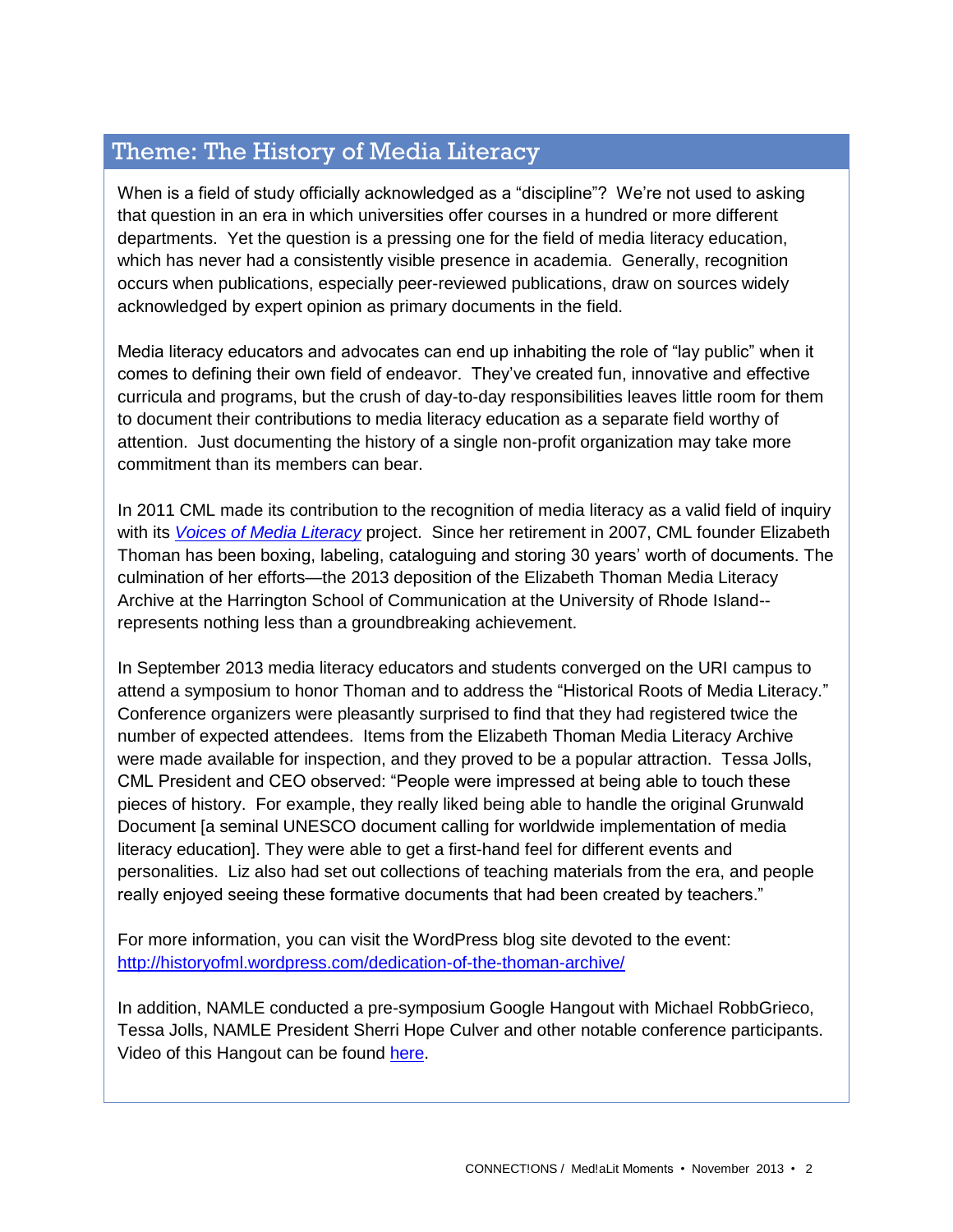The Grunwald Document may also be accessed at the CML site: <http://www.medialit.org/reading-room/challenge-media-education-grunwald-document>

In this issue of *Connections*, we focus the spotlight on the National Telemedia Council, a media literacy organization with a long, rich history dating back to the 1930s. In our interview with NTC Executive Director Marieli Rowe and President Karen Ambrosh, Rowe offers lively, well-drawn memories of past events, while Ambrosh contextualizes organizational and movement milestones and details future plans for teacher education. In our News section, we report on events held in honor of the  $60<sup>th</sup>$  anniversary of the NTC at the University of Wisconsin earlier this month. And in our MediaLit Moment, your middle and high school social studies students will discover widely different sketches of the first Thanksgiving served on Twitter, and will have the chance to assess their credibility and point of view.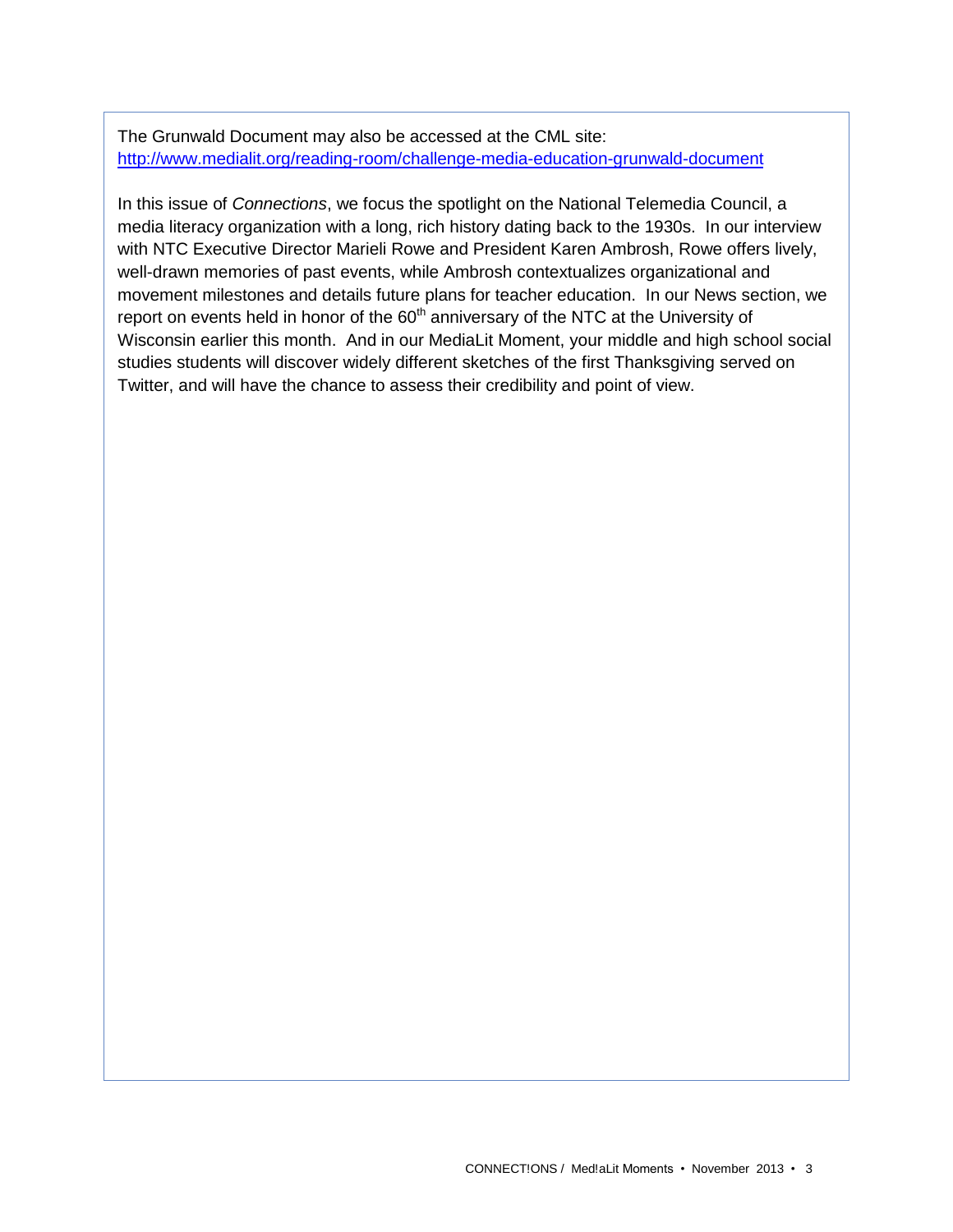# Research Highlights

#### **Sixty Years of Media Education at the National Telemedia Council: Interview**

Names alone can tell part of the history of an organization: Wisconsin Association for Better Radio Listening (mid-1930s), American Council for Better Broadcasts (1953), and now the National Telemedia Council (1983). With its uninterrupted history, the National Telemedia Council is the oldest ongoing media literacy organization in the United States. Jessie McCanse and Leslie Spence, the founders of ACBB, are credited as founding members of NTC. This year NTC has been celebrating its  $60<sup>th</sup>$  Anniversary with award events, video-cast conversations on media literacy, and participation in a regional "media literacy week" (For more, read our article in CML News).

Recently we caught up with NTC Executive Director Marieli Rowe and President Karen Ambrosh to discuss the history of the organization and to ask questions about current and future plans.

CML: What has changed and what has remained the same between founder Jessie McCanse's goals for the organization and yours now?

Marieli Rowe (MR): The same principles on which we've always been based. They're very important, and have sustained us for 60 years or more.

Karen Ambrosh (KA): Marieli gave a speech about this at the Symposium on the Historical Roots of Media Literacy at the University of Rhode Island. We're dedicated to collaboration as opposed to competition, and we take a positive, non-judgmental approach to media. We work with producers, and not against them. We're dedicated to open dialogue and interaction.

MR: We have a firm belief in the highest ethical rigor in everything we do. What hasn't changed that makes us stand out is our interest in having conversations about media. In the 1930s Jessie McCanse began forming study groups to discuss radio programs. With TV she developed programs where she asked people to get together in groups and come up with their own criteria for what makes a good program. It's a distinction that we made in the presentation as well—we've never made a checklist or passed around how-to's. . .The word "study" keeps coming up again and again in our organizational history—to study what are the criteria for evaluation and assessment. People need to develop their own criteria, or else they'll become robots. They need to learn how to develop critical thinking skills, and to have critical autonomy.

#### CML: What may have changed?

KA: Projects and emphases have changed. A good 30 to 40 years was focused on the annual project. That began with the Look, Listen, Evaluate Survey, which was circulated to homes, classes, adult groups, and more. They'd submit their responses and analysis to NTC, which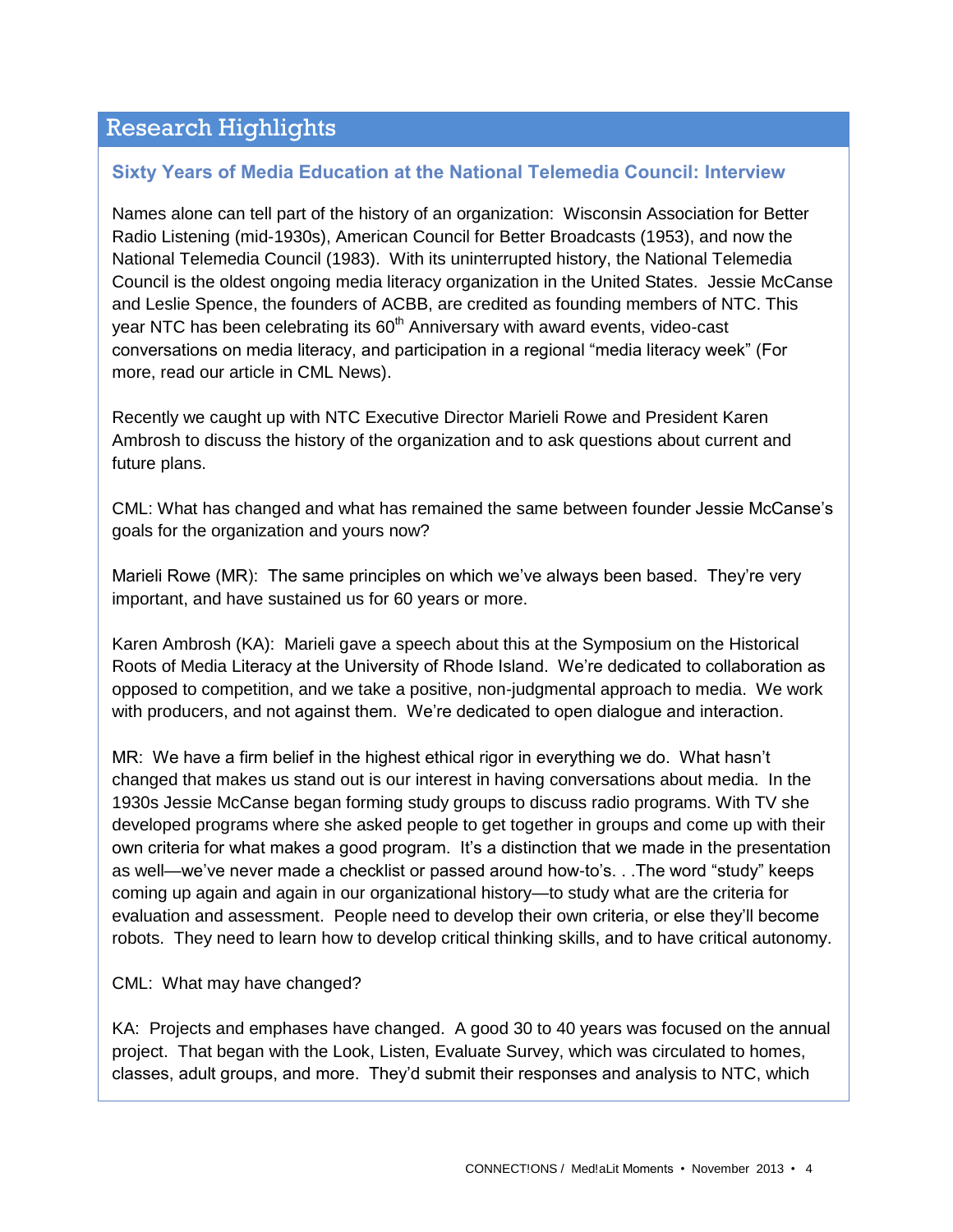would be compiled into an annual survey given to broadcasters. The surveys were also distributed to the FCC and Congressional committees, to try to show them what people were thinking. It made it real for kids and people doing the survey—knowing that their work would be shared with producers and with people in charge of what's on the air—that it wasn't just a classroom exercise. That's sort of where we're headed today. . . The Journal [The *Journal of Media Literacy*] was our focus for a long time. As production gets more challenging—we're now producing just one or two depending on the year—we've been complementing the journal with a media café or conversation that brings the ideas of the journal to life. It's also what the 60<sup>th</sup> anniversary has been about this year. We've been bringing classrooms to share their work with media literacy, and having experts analyze and respond, and have a conversation about where media literacy is going. And for the kids, their projects are seen by a larger audience, which gives them more meaning and takes them to a different level of importance.

CML: Your latest brochure mentions that you've convened national media literacy conferences from 1953 to 1999. What have been the main concerns on the minds of media literacy educators as they attended during those years? What have been some of the more memorable conferences and why?

MR: Traditionally it's been very difficult for teachers to find others working in the field. They've been pretty isolated. The conferences were a way for bringing teachers together to share what they were doing. Also, the conferences were not always aimed at teachers. Some were strictly for kids.

KA: In the early years, we held conferences in collaboration with other organizations, like the National Association of Educational Broadcasters.

MR: They used to convene their conferences at Ohio State, and we used one day of their conference for our "day." It was wonderful being able to access major thinkers and leaders in the field. We worked with academics from Columbia, from Lousiana State, and other places. Those conferences were held for 28 years in Columbus until 1978 or 1979. . .After that, we would get one of our members to sponsor the conference. We held them at the University of Dayton. We held one in Los Angeles in 1980 at the USC Annenberg School for Communication, and there were some FCC Commissioners who came. So often it wasn't just for teachers. Generally we had them so that people could understand media better, and to bring media professionals together with the general public.

MR: In 1981 we had a conference in Washington DC where we brought children from Kids-4, another project of ours. Kids-4 is a local television channel in Sun Prairie, Wisconsin that's run by and for children, and it's still running. It started in 1978, and was sponsored by us until it could get on its own feet. We brought them out as a media literacy showcase. Not only were the kids the talent, they were also the producers, writers, interviewers, and tech crew. They ran a joint satellite broadcast with kids who were in Brisbane, Australia. It was a really exciting and pioneering thing to do at the time. It was so much fun watching this kid up on a Cox Cable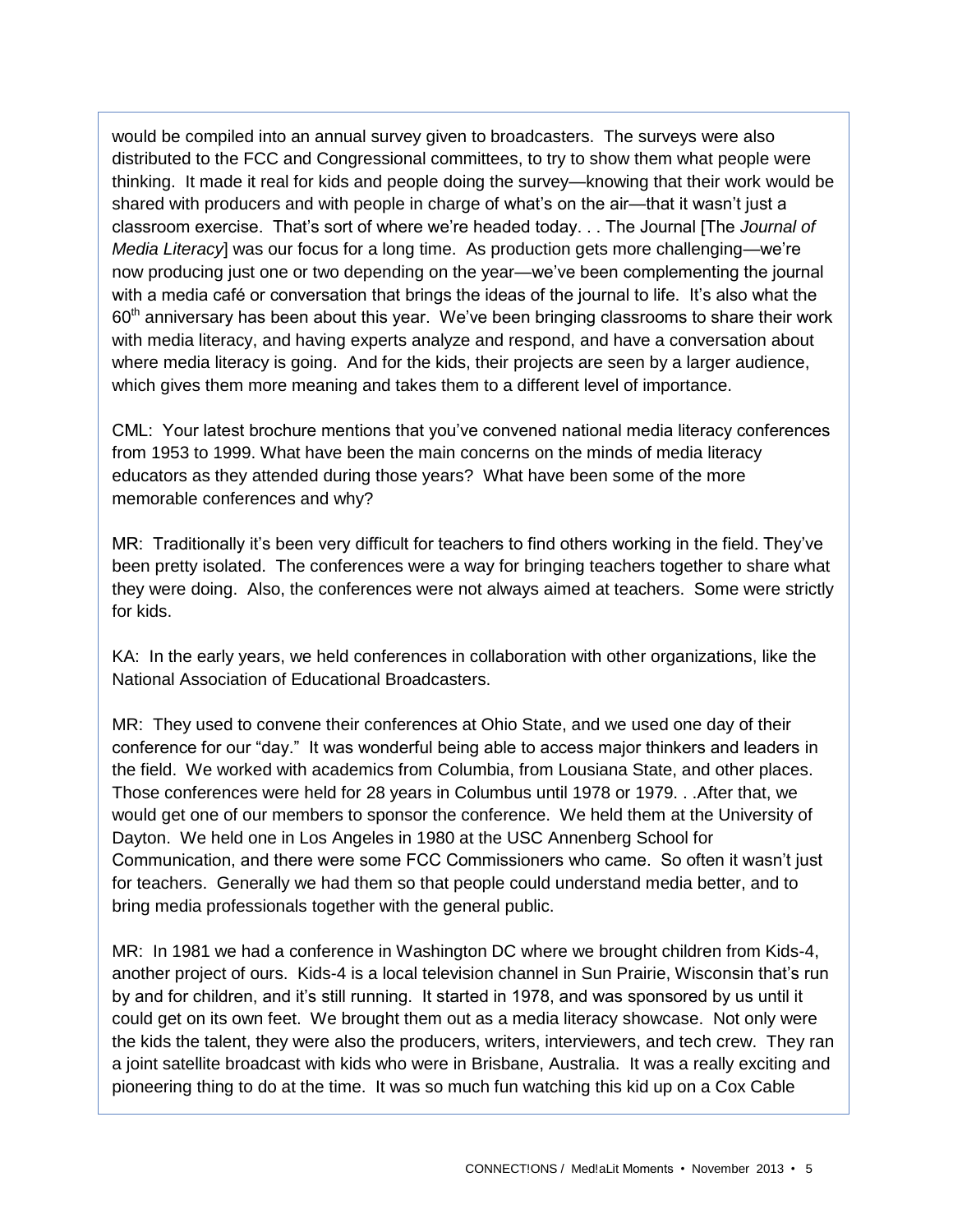truck switching the satellite back forth—a little 12 year-old kid doing that!. . .It was a great example of kids doing their own TV. We did have teachers involved in running the program, one particularly focusing on the basic concepts of media literacy, though not as well-articulated as what we have now—they were still in the process of formation. If you had to create it, you also had to know the audience, and know what you wanted to show to them. You had to realize that what you were showing was not reality but a representation.

CML: What have been some of your most effective programs and why?

KA: The Look, Listen, Evaluate project was the longest-running, and it had 10,000 participants at one point. We've got an amazing archive for the program, and we'd like to get it digitized. We have polls of surveys. It's really a history of television, with people revealing the programs they've watched. There's great commentary on *The Dukes of Hazzard*, *My Mother the Car*. It's a great survey of TV history, and there are people who would love to have it.

MR: There's a town somewhere in California, a pretty small town, where we had 7,000 participants. That was in the 1950s. It was a way of creating active participation. The hope was that through this kind of evaluation and teaching people to look for quality, we could change the mindset of broadcasters to provide programming of more substance, and not just the cheap stuff. There may have been some success at that.

MR: We had a newsletter that started as a 4-page thing to keep people apprised of current events, and that became what is now the *Journal of Media Literacy*. The *Journal of Media Literacy* is a very big contribution to the field. It's very difficult to maintain in print form. As we go forth, we should also have it available online, but we should not stop the print edition. My feeling is that there is a permanence to the printed page that will never go away. In the meanwhile, there are some innovative things we're doing to push the envelope. We've been developing online courses for teachers. One of the really great needs in media literacy is teacher education. Karen and her colleague Kate are putting a course together.

KA: We plan to build a network of teachers by providing an online space. We'll offer teachers the tools they need, the education, and the space where it can live inside of a course. We're still debating the connections we should seek with Wisconsin institutions of higher learning. We're thinking of Edgewood College and the University of Wisconsin, Madison Department of Public Instruction. We do want to address what teachers need for licensure.

MR: The Wisconsin Institute for New Media Education is providing what teachers need, which is a challenge the *Journal* has been faced with on a regular basis. We are not an academic, peer-reviewed journal, and we don't solely have an audience of PhDs. We want the *Journal* to be readable by academics, practicing teachers, and by anyone interested in the field. When you open it up in that way, however, it makes it difficult to provide access for all those different groups and to provide the articles and information they need.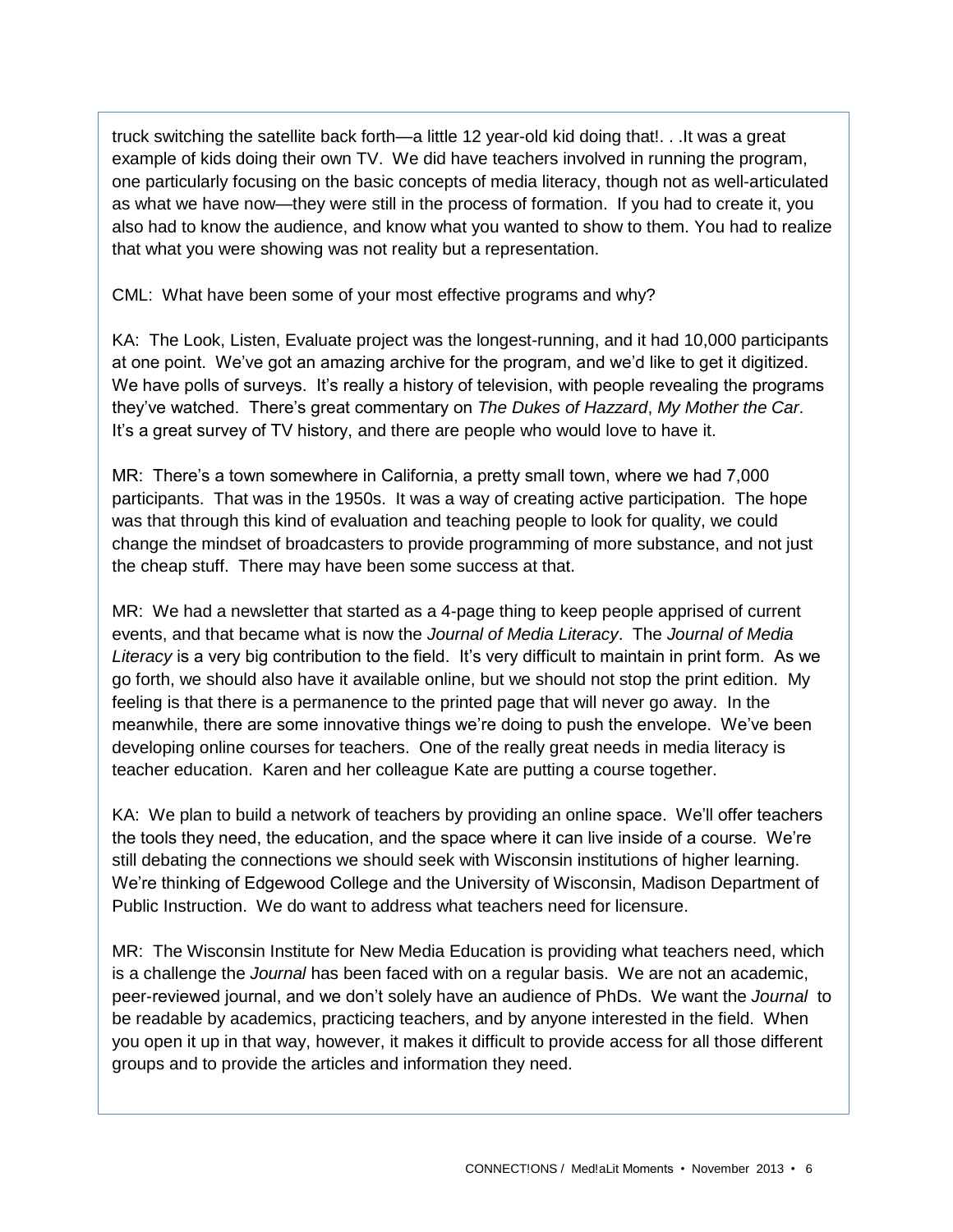KA: As a teacher, I've struggled with the *Journal* at times. It's usually devoted to academics. It's not a quick and easy read, and it's not about what I can do with kids in the classroom tomorrow. It's wrapped in theory and practice combined. That's why we've started these media cafés, to break it down and make it real. . .how they can use this. With WINME, teachers have support from each other. They can really incorporate it into practice, and through their licensure.

MR: One of the things this is reminding me of is our goal to establish media literacy as part of everyday K-12 education. We need to be a media-wise, critical-thinking nation, and in order to do that, there must be more than teachers here and there. That's why we had the idea of developing a statewide program where media literacy can be taught routinely across the curriculum in schools. It used to be taught routinely in other countries, like New Zealand and Australia. Now they're all having trouble maintaining it. There's a constant struggle to keep them going, including struggles with funding.

CML: How long have you had a historical archive, and how have other organizations made use of it?

MR: We've had an archive ever since the mid-1930s. We have these little sheets of paper with names of all the ladies who attended meetings. One of them, Leslie Spence, asked to start a study group through the American Association of University Women. The group was chaired by Jessie McCanse. Spence had a PhD in English, and she really should have been a professor, but women were never hired for those positions in those days, so she taught high school. Spence looked into the idea of critical thinking/evaluating for radio programs. In 1953 or '54 she received funding from the American Council for Better Broadcasts and took off in a car by herself and made a tour that went from here to Iowa to Montana, to Idaho, to California—for a whole summer vacation trying to make contact with people whom she could interest in Look, Listen, Evaluate, and doing whatever she could to teach about media in classrooms.

KA: She kept a diary, and we have it in print form. We've been making some strides in finding someone to help us get it in shape so we can donate it to the state historical society. We're trying to get part of our archives digitized as well, especially the *Journal*. Full sets of the *Journal* have been donated to different institutions. Tessa Jolls (CML) is one of the people getting a full set. We'd also like to have it online on our organizational website. Few people are aware of what we have. It's all sitting in my basement.

MR: We have pamphlets from the 30s about good radio listening. From the 30s and 40s.

CML: Karen, what led you to join NTC?

KA: I had discovered media literacy for myself. A lot of teachers come to it this way. You pull together resources for yourself. All of a sudden, when I went to a workshop, I spotted a table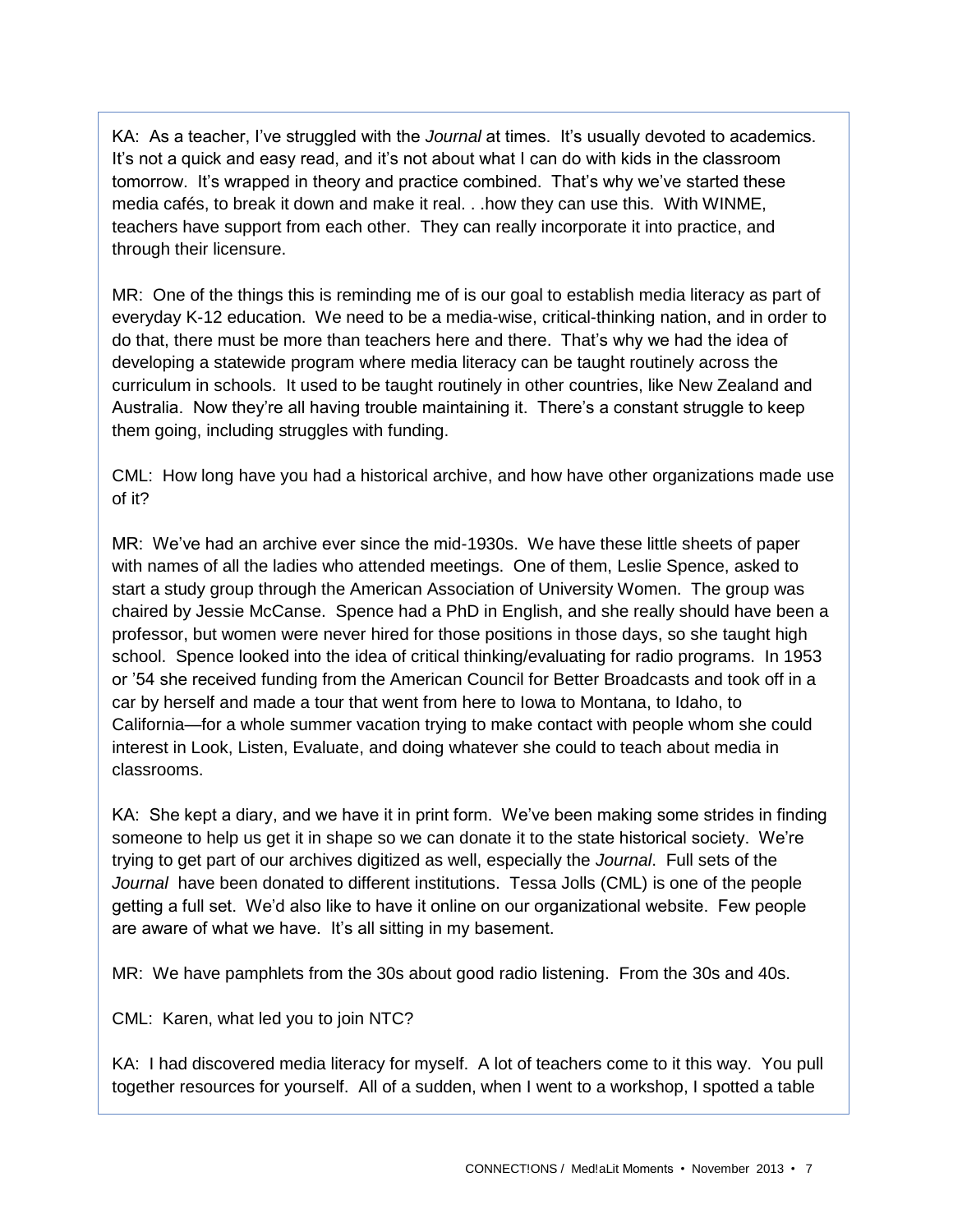that had been put together by NTC, and here they had this table full of books and resources. They'd pretty much done it already!

MR: Everyone does it that way. They always discover it for themselves.

KA: I was a brand new teacher being asked by a principal to run a media production lab at a school. I could have stuck with it from the angle of how to use the technology, but I knew that wasn't the most important thing. It was much bigger than that.

MR: Awards have been important to our organization. We've given out a number of different awards. Our Look, Listen, Evaluate committee would ask, who is sponsoring this program? Some program sponsors were deemed to be responsible sponsors, and given a sponsor recognition award. As many as 12 to 18 sponsors were given recognition. . .We haven't done that anymore. Sponsorship has become much too fractured. . .The big one that we started in 1987 was to honor Jessie McCanse. We created it to honor individual contributions to the field of media literacy. It honors McCanse and all the principles that she stood for, and her tremendous ethical excellence.

KA: We've recognized people who have made a contribution for more than ten years. It gives us a circle of excellence to strive for—what we hope to achieve, and what we want others to achieve. It's also created an anchor of people who collaborate with us on a regular basis. That anchor provides the excellence behind the *Journal*. The award allows us to build a think tank of experts.

CML: How have you attracted the attention of readers and potential contributors to the *Journal*  over six decades?

KA: Good question! If we were good at it we'd have 10,000 subscribers. We're not the best at marketing, and we've often attracted audiences by word of mouth.

MR: The big problem is that we're an all-volunteer organization. . .There was a time when we had a part-time office manager, but we haven't hired anyone in a decade. With an all-volunteer organization, everyone has jobs elsewhere.

KA: But that very system has worked for us, too. We have a guest editor for each issue. So they bring their people and connections and networks of authors and others. We usually provide the theme. The amazing part is that we've built up quite a network of authors and experts that we can go to. Will you edit this issue for us? Can you help us with this? Can you share your article with us? That's Marieli's specialty. Because of the way we run the *Journal*, we respect the work of authors. Getting contributors has been the easy part.

MR: We've also had this longevity because we've built a base with ethics. It's so important to media literacy.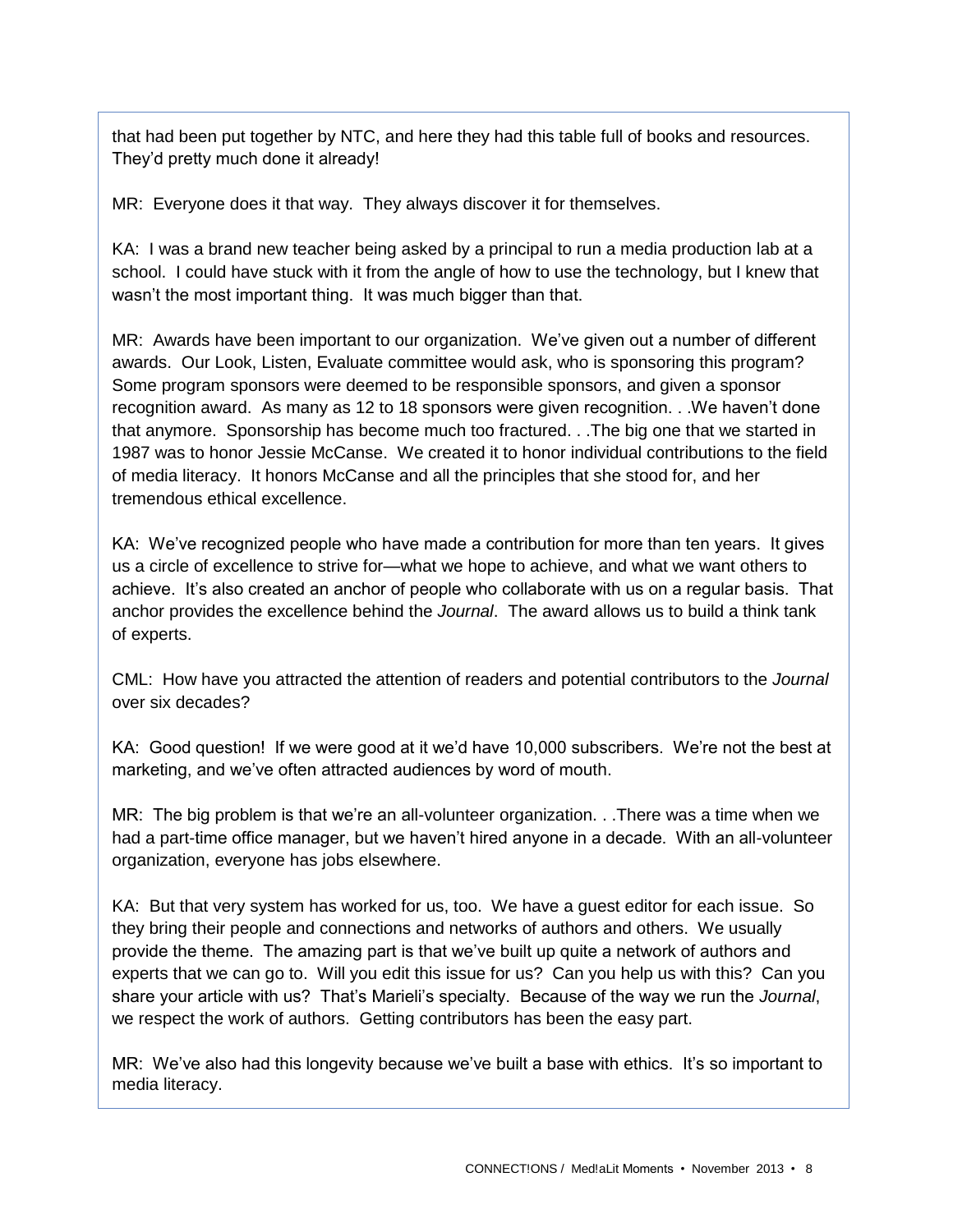# CML News

# THE Journal of Media Literacy

#### **National Telemedia Council Celebrates 60th Anniversary**

On November 8<sup>th</sup>, the National Telemedia Council celebrated its  $60<sup>th</sup>$  Anniversary with a series of events at the Pyle Conference Center at the University of Wisconsin, Madison. In keeping with NTC principles of study and conversation, the day began with a Google Hangout linking K-12 teachers and students in Madison, Wisconsin and Toronto, Canada with media literacy educator and advocate Frank Baker and media literacy pioneer Neil Andersen of the Canadian Association for Media Literacy. The exchange with Toronto teachers and students was planned in coordination with the Canadian media literacy organization MediaSmarts as part of its "Media Literacy Week" (Nov.4 -8).

Baker and Andersen affirmed the significance and impact of student media production work with appreciation, questions and commentary. Student work ranged from blog posts on digital citizenship, "memes" (commentary delivered through online photos and text), and posters which depicted the consequences and implications of hate speech and online bullying. In one interchange, Andersen pointed out that a ninth grade student's meme not only parodied a British Wartime poster, but also centered on a food product, and could be submitted to a commercial agency. Other exchanges were held between Baker, Andersen and media literacy instructors in post-secondary institutions—an instructor at Santa Monica College (California) who offered a course on race and gender issues in media, and an assistant professor of library sciences at UW, Madison who offered a freshman information literacy course.

In a second session, Mary Moen, a veteran Wisconsin media literacy teacher, held a conversation with former media production students, now in their 40s, who discussed Moen's influence on their lives and the directions they had taken in their professional careers. Currently, sound is unavailable for the video of this conversation, but will be available in the near future.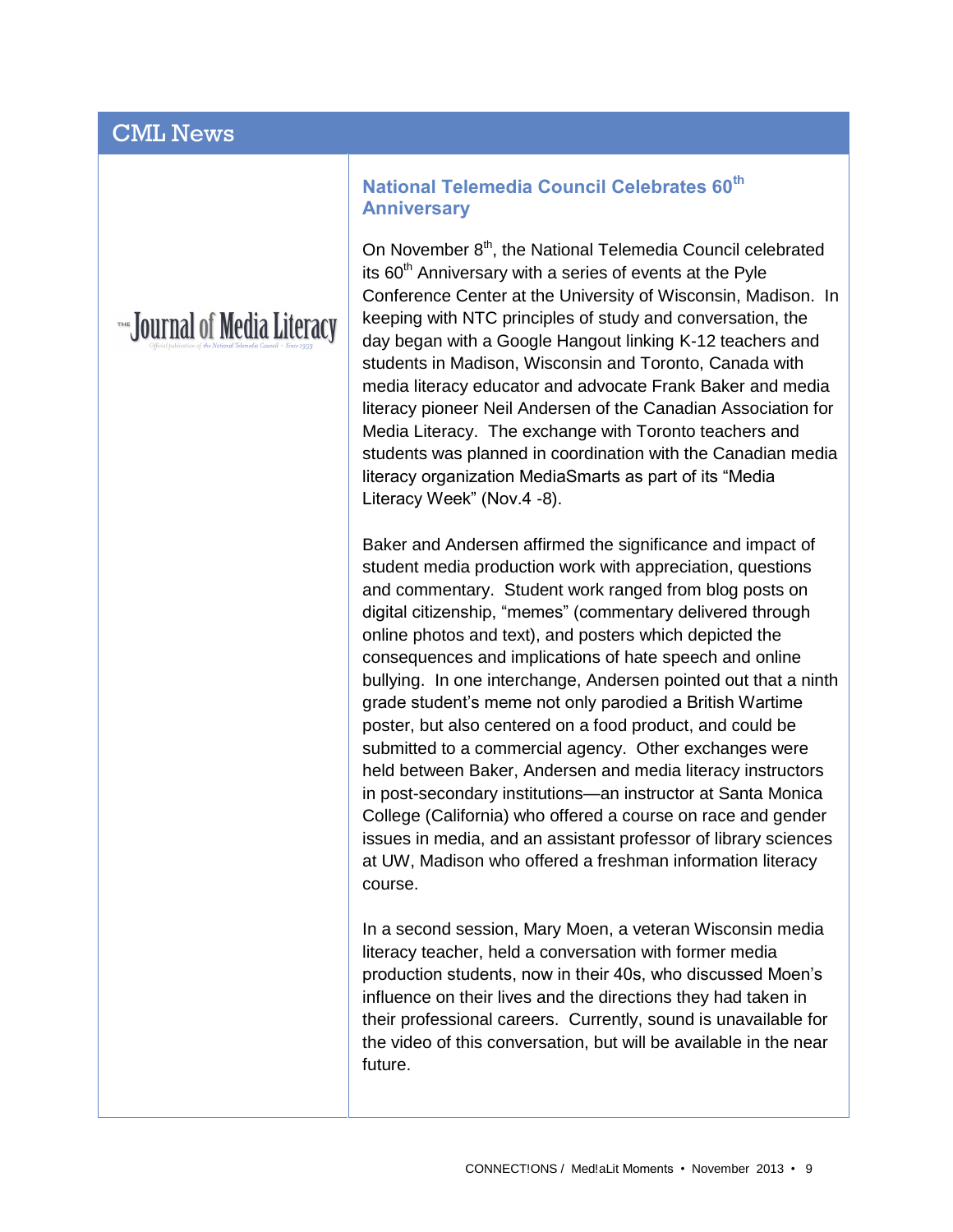

The day ended with the presentation of the Jessie McCanse Award, for individuals who have made significant contributions to the field of media literacy for over ten years, and who have exhibited McCanse's dedication to "the highest standards of excellence, fairness, ethics and innovation."

NTC Executive Director Marieli Rowe and President Karen Ambrosh presented this year's award to three recipients: **Frank Baker**, author and media educator from South Carolina, who operates the Media Literacy Clearinghouse website, **Barrie McMahon**, a former classroom teacher, media studies consultant and curriculum manager in the Department of Education and Training in Western Australia-- also one of the media literacy pioneers interviewed for the *Voices of Media Literacy* project,

**Tessa Jolls**, President and CEO of the Center for Media Literacy, and Director of the Consortium for Media Literacy, Los Angeles, CA.

Videos of Google Hangout discussions with McMahon, Andersen, and Baker, and with all the students and instructors who participated, are available at the NTC YouTube channel: <http://www.youtube.com/channel/UCSsiZ4pdag8odd9VzfTageg>

More information on MediaSmarts can be found at: [www.mediasmarts.ca](http://www.mediasmarts.ca/)

## **CONSORTIUM** for **MEDIA LITERACY**

Uniting for Development

#### **About Us…**

The Consortium for Media Literacy addresses the role of global media through the advocacy, research and design of media literacy education for youth, educators and parents.

The Consortium focuses on K-12 grade youth and their parents and communities. The research efforts include nutrition and health education, body image/sexuality, safety and responsibility in media by consumers and creators of products. The Consortium is building a body of research, interventions and communication that demonstrate scientifically that media literacy is an effective intervention strategy in addressing critical issues for youth. **[http://consortiumformedialiteracy.org](http://consortiumformedialiteracy.org/)**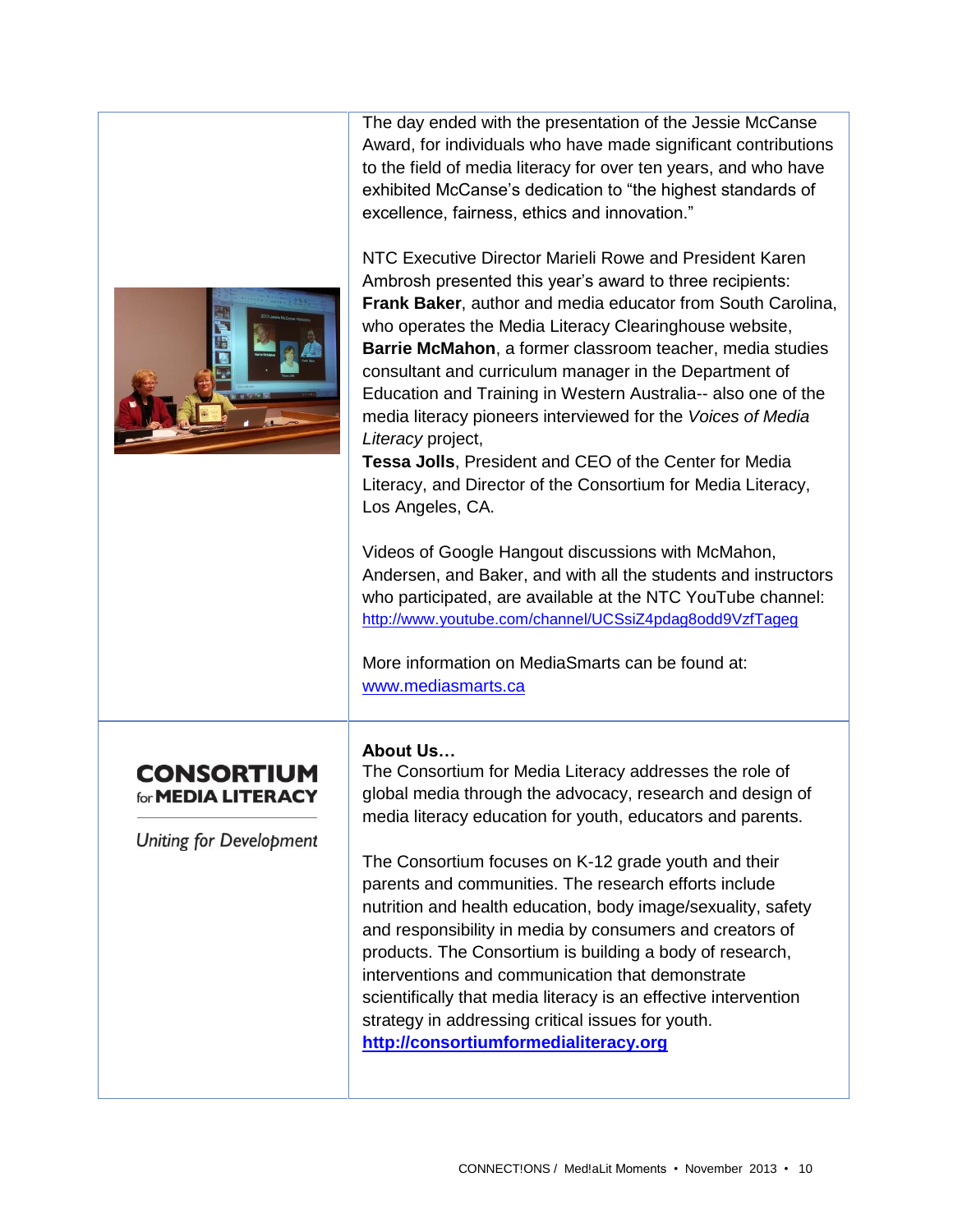# Resources for Media Literacy

**Teaching Tip:** There's still time for you and your students to take the pledge to *[Vet It Before](http://takeaction.takepart.com/actions/question-your-media-vet-it-you-share-it)  [You Share It](http://takeaction.takepart.com/actions/question-your-media-vet-it-you-share-it)*. Remind your students daily about using their critical thinking skills when interacting with media.

#### **Resources and Links for this issue:**

*Journal of Media Literacy* - publication of National Telemedia Council <http://journalofmedialiteracy.org/>

NAMLE Google Hangout *Roots of Media Literacy*: [http://www.youtube.com/watch?v=SYHg1F4uB-o&feature=player\\_embedded](http://www.youtube.com/watch?v=SYHg1F4uB-o&feature=player_embedded)

NAMLE/MediaSmarts Google Hangout: [http://namle.net/2013/10/24/webinar-a-bi-national](http://namle.net/2013/10/24/webinar-a-bi-national-online-chat-about-marketing-and-consumerism/)[online-chat-about-marketing-and-consumerism/](http://namle.net/2013/10/24/webinar-a-bi-national-online-chat-about-marketing-and-consumerism/)

Symposium on the Historical Roots of Media Literacy and Dedication of Elizabeth Thoman Media Literacy Archive:<http://historyofml.wordpress.com/dedication-of-the-thoman-archive/>

*Voices of Media Literacy –* Interviews with 20 International Pioneers: *<http://www.medialit.org/voices-media-literacy-international-pioneers-speak>*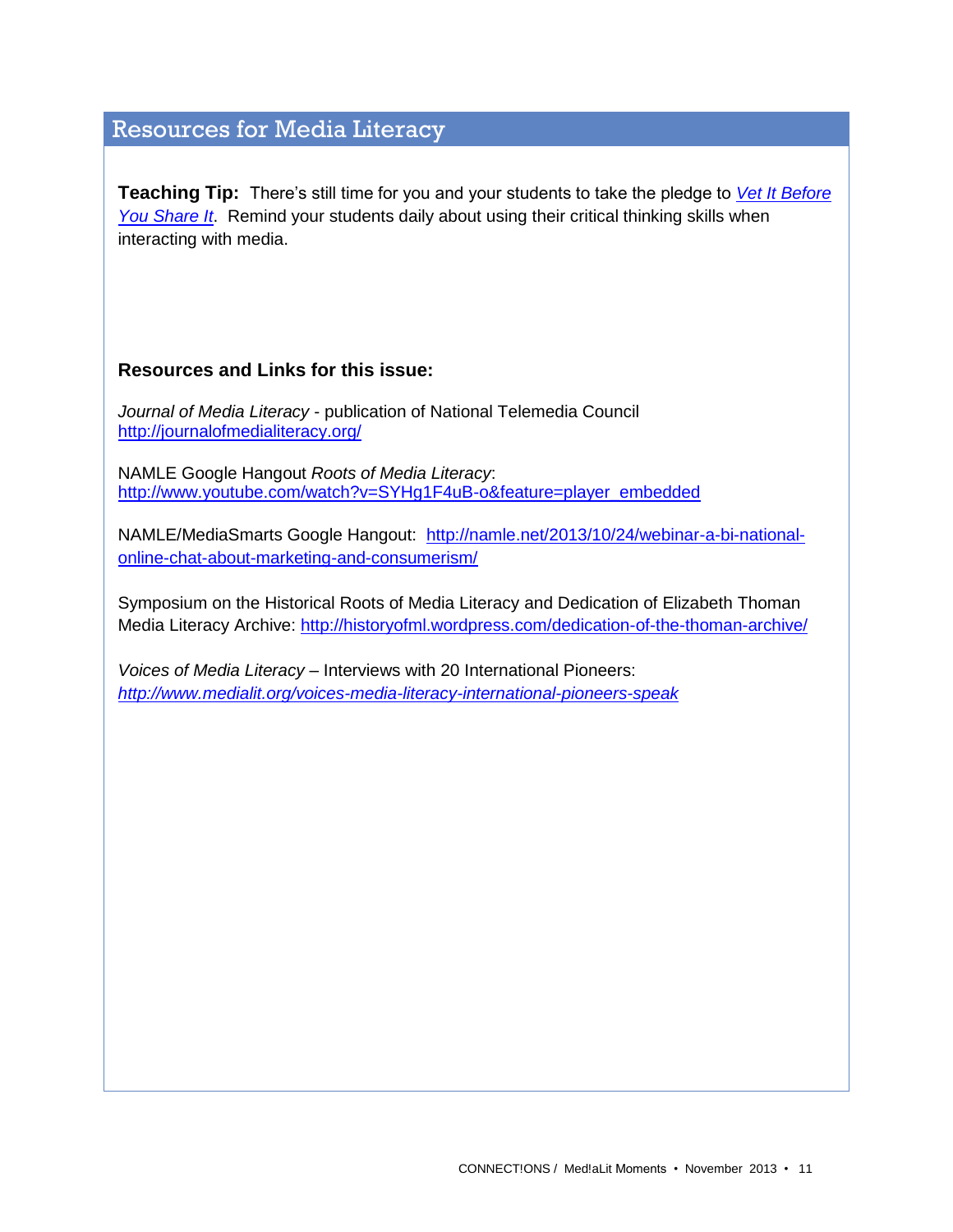# Med!aLit Moments

### **Serving Thanksgiving Twitter**

Twitter is a unique medium. In a single feed, it can serve up expert and professional blogs, personal opinion, and news from international outlets and from widely varying viewpoints. In this MediaLit Moment, your social studies students will have fun examining different flavors of tweets (and linked content) about the first Thanksgiving, and will learn how to ask questions to evaluate their source and point of view.

#### **Ask students to evaluate a spectrum of tweets on the same topic for their sources and points of view**

**AHA!:** I'm getting some of the same information, but the way it's put together is so different from tweet to tweet!

**Grade Level:** 7-9

**Key Question #1:** Who created this message? **Core Concept #1:** All media messages are constructed.

**Key Question #4:** What values, lifestyles and points of view are represented in, or omitted from, this message?

**Core Concept #4:** All media messages have embedded values and points of view

**Materials:** computer with high speed internet access; LCD projector and screen

**Activity:** Twitter feeds are designed to change rapidly, so you will need to strike a balance between pre-screening for useful content and discovering it along with your students. On the night before the lesson, search Twitter with the following terms: "Wampanoag first Thanksgiving," and "first Thanksgiving Native Americans." The first search should yield several tweets linking to an article written by a Native American woman for the website "Indian Country Today." Other notable tweets from this search may include a short blog post on the contemporary Wampanoag by Maia Weinstock (@20tauri) and the story of Squanto from @executedtoday (linked to a web address of same name). The second search should yield a variety of tweets. Search for specific tweets if you wish. Useful tweets for this activity might include: tweets linking to a Buzzfeed article on "15 Things You Didn't Know About the First Thanksgiving," a tweet linking to a short article posted by the U.S. Embassy in Kuwait, and a tweet linking to Ron Charles' Washington Post review for Nathaniel Philbrick's e-book "The First Thanksgiving."

We suggest that you limit your searches to top tweets. Doing so doesn't guarantee top quality tweets, but it can increase the odds of finding useful content. Do make sure to pre-screen any